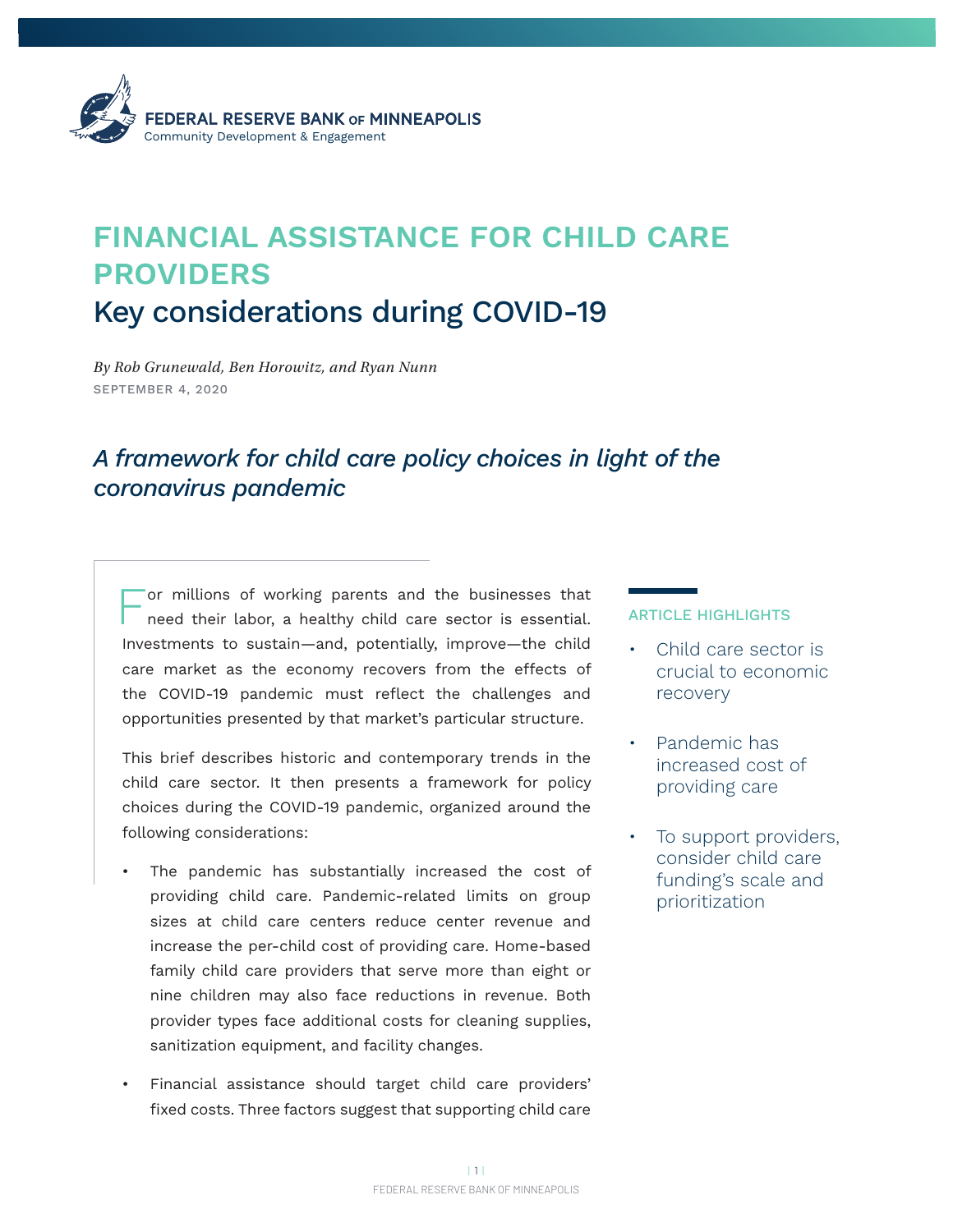providers' ability to pay fixed costs, like their rent and utility bills, will improve the long-term supply of child care options for families with young children. First, during the pandemic, fixed costs remain in place (or may increase) even as revenues are often decreasing. Second, smaller group sizes—which aim to limit COVID-19 transmission—prevent many child care providers from maintaining pre-pandemic staffing levels. And third, the market can be difficult for new businesses to enter, making it especially important to retain existing providers.

- Policymakers should use transparent criteria in awarding funds. For example, they could prioritize providers that have the capacity to serve during the pandemic as well as those that serve children from low- to moderate-income families. Ensuring that child care is available across diverse geographies and communities is another possible criterion.
- Approaches to relief can respond to changing conditions. Future developments depend on the spread of COVID-19, fiscal policy choices, and the responses of consumers and employers to these factors. As economic conditions change, policy can be designed to do to the same.

This brief complements the *[Briefing on Child Care Funding and Policy Considerations in Response](https://www.frbatlanta.org/-/media/documents/community-development/publications/special/200826-childcare-funding-and-policy-considerations-in-response-to-covid-19/childcare-funding-and-policy-considerations-in-response-to-covid-19.pdf)*  [to COVID-19](https://www.frbatlanta.org/-/media/documents/community-development/publications/special/200826-childcare-funding-and-policy-considerations-in-response-to-covid-19/childcare-funding-and-policy-considerations-in-response-to-covid-19.pdf),ª recently developed by a Federal Reserve System work group on child care system challenges and published by the Federal Reserve Bank of Atlanta.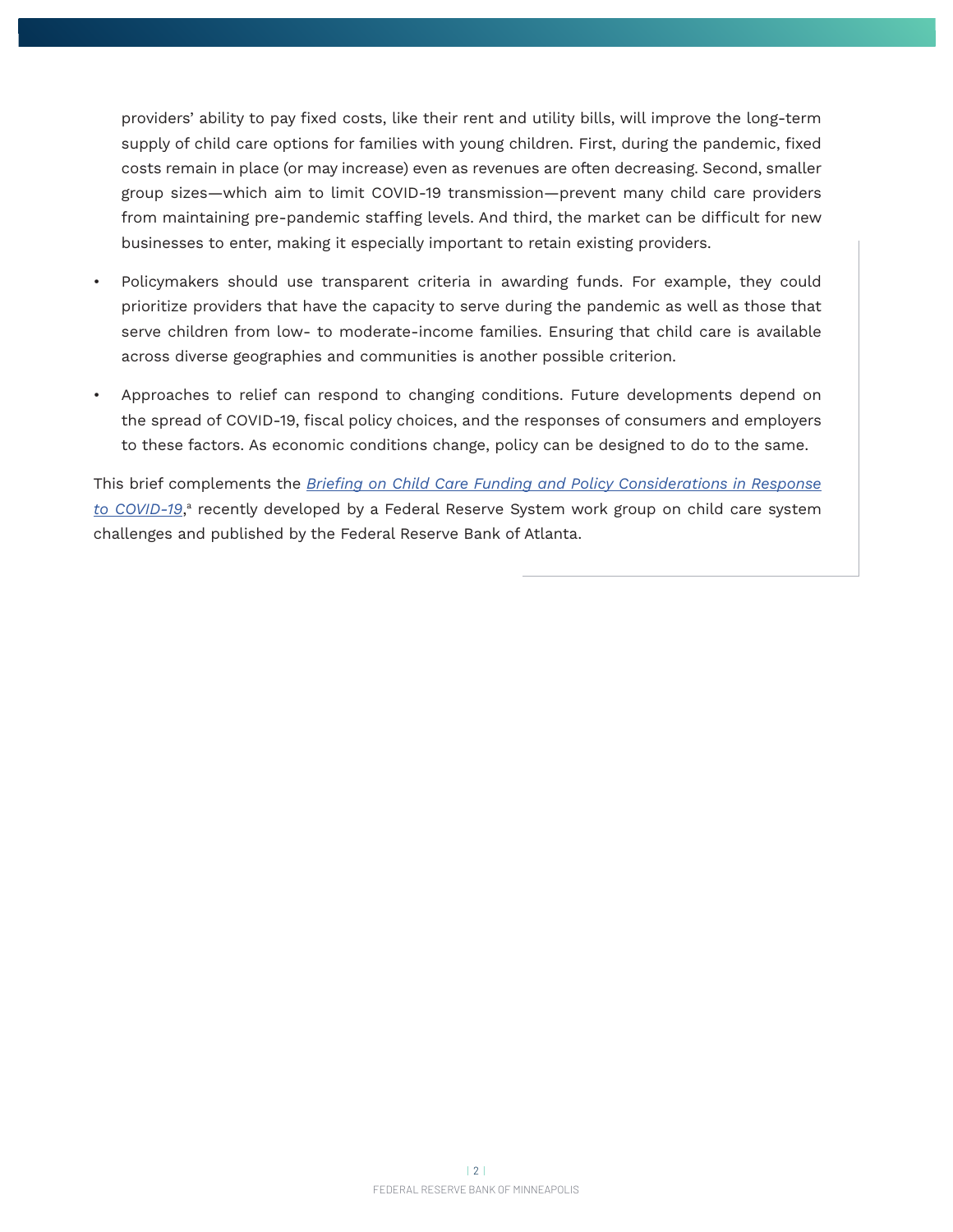## **Pre-pandemic child care market conditions**

Roughly 15 million young children live in a home where all adults participate in the labor force. Without the child care industry, many of those adults would not be able to do so. And high-quality child care benefits society at large: evidence shows that public investments in high-quality early care and education for lowincome families <u>yield a high rate of return</u>.<sup>b</sup> A majority of expenditures on child care in the U.S. come from households, which spend about \$42 billion per year on early care and education, [according to one study.](https://cscce.berkeley.edu/whos-paying-now-the-explicit-and-implicit-costs-of-the-current-early-care-and-education-system/)<sup>c</sup> Measuring public investments is more complicated, but the same study estimates that the public sector spends roughly \$34 billion per year.



FATCAMERA/GETTY IMAGES

Many families faced child care market challenges before COVID-19. <u>[Tuitions are high relative to family incomes](https://www.minneapolisfed.org/article/2019/differentiating-between-price-and-cost-in-the-poorly-functioning-child-care-market)<sup>d</sup> and</u> the supply is limited in many markets. Public expenditures on child care subsidies and Head Start/Early Head Start reach only a fraction of eligible families.<sup>1</sup> They are not entitlements, so their funding levels do not automatically adjust as the number of eligible families increases. While nonprofits and philanthropy play an important role in the sector, they do not reach all eligible families unserved by public subsidy.<sup>2</sup>

The child care market is also challenging for providers. Child care workers are significantly more likely to live in poverty compared to people with similar characteristics who work in other fields. Industry experts say that child care businesses often have thin margins and low wages<sup>e</sup> regardless of their care model.

## **COVID-19 has decreased revenues and increased costs for child care providers**

During the COVID-19 pandemic, many child care providers face reduced demand and revenues. Child care businesses also face new health and safety guidelines that, while valuable for promoting public health objectives, increase the cost of providing care.3

**Probably the largest revenue decreases and cost increases come from a 10-person group limit, in accordance with the CDC's and many states' guidelines**. Details vary by state and business model, but the basic premise remains the same: providers must limit the number of adults and children in a classroom to 10.4 This means they serve fewer children while still paying the same fixed costs like rent or mortgage payments, resulting in a higher per-child cost of care while taking in lower overall revenue.

**Additional labor costs include those related to health and safety, such as sanitizing classrooms**. Child care operators may also need to hire substitute teachers and pay for sick leave if their staff members are exposed to or infected with COVID-19. Non-labor costs include sanitization supplies and personal protective equipment (PPE), physical alterations to the facility to accommodate social distancing, and cleaning associated with closures due to COVID-19 exposure.

**Pandemic cost increases may be particularly hard on child care providers serving low-income families**. The child care subsidies that states pay to providers on behalf of low-income families often fall short of the actual costs of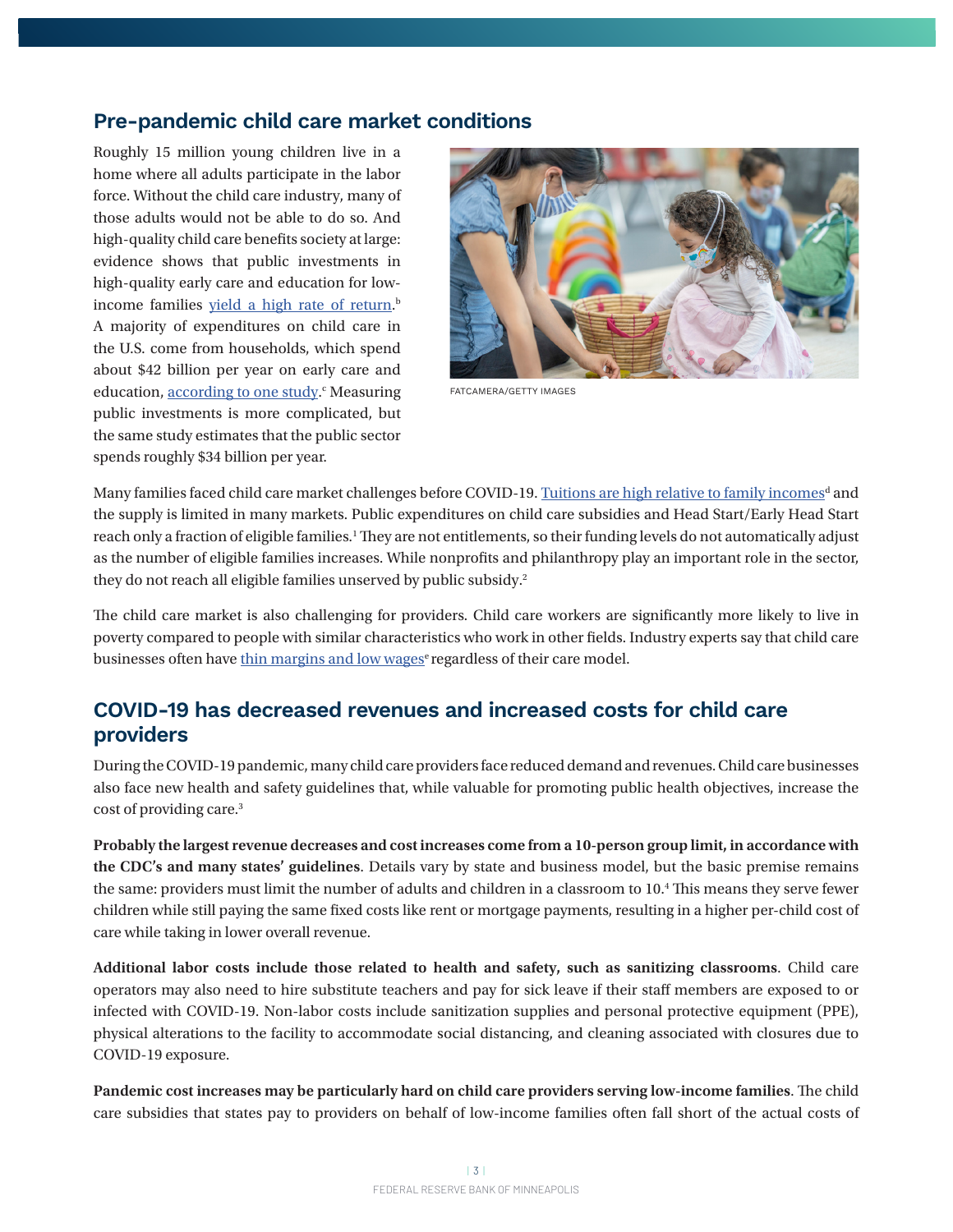providing care. As pandemic-related costs rise, subsidies for child care are falling even shorter of total costs. Lowincome families, unlike their high-income counterparts, have limited ability to pay higher prices that absorb part or all of these added expenses.

## *Key policy questions*

If policymakers choose to further support the child care sector through financial assistance, how should that assistance be structured and implemented? This depends on both the economic evidence about the effects of COVID-19 (and associated public health regulatory measures) and the objectives that policymakers aim to achieve. It also depends on how much financial assistance is available. As the amount of assistance increases, policymakers face fewer constraints.

Below, we explore several key policy-design choices for supporting the child care sector. In each case, we describe the available evidence and discuss the implications that different policy choices would have for the sector.

#### **What does it cost to sustain a child care provider?**

The cost to sustain a child care provider through the pandemic varies based on each provider's location, size, and business model. This cost will be sensitive to still-unfolding and potentially volatile demand shifts stemming from the nation's uncertain employment outlook and the nature of the ongoing pandemic. In contrast, pandemic-related health and safety costs affect providers more consistently.

Estimates of pandemic-related costs within particular geographic contexts can provide insights into individual providers' pandemic-related losses. As one example, the Federal Reserve Bank of Minneapolis analyzed the [10-person](https://www.minneapolisfed.org/article/2020/how-a-covid-19-10-person-group-limit-affects-minnesotas-child-care-providers) [group limit's implications for Minnesota's child care providers.](https://www.minneapolisfed.org/article/2020/how-a-covid-19-10-person-group-limit-affects-minnesotas-child-care-providers) f Using data on child care providers' costs, combined with calculated implications of the 10-person group limit, estimates of toddler and preschool classrooms' net losses approach \$2,600 and \$4,800 per month per classroom, respectively.<sup>5</sup> Monthly costs per child increase almost \$300, or about \$2,000 for a toddler classroom and \$2,500 for a preschool classroom. The group limit would also affect family child care providers serving more than eight or nine children, though many operated at a smaller scale even before the pandemic.

Findings from a nationwide <u>[child care provider survey](https://www.naeyc.org/sites/default/files/globally-shared/downloads/PDFs/our-work/public-policy-advocacy/holding_on_until_help_comes.survey_analysis_july_2020.pdf)</u><sup>g</sup> fielded in June by the National Association for the Education of Young Children (NAEYC) provide additional insight into pandemic costs. Child care providers reported average expenditures ranging from \$500 to \$3,136 per month, depending on their size and license type. Those self-reported figures include costs for cleaning supplies and PPE; facility changes, such as adding protective barriers or modifying building entrances; and staffing costs.

The pandemic demands extra staff time for increased sanitization and changes in protocol. For example, child dropoff and pick-up practices may be more labor-intensive, and staff may be required to perform daily health checks on children. Other costs include hiring substitute teachers or closing classrooms for two weeks following COVID-19 exposure, which can be very disruptive to provider operations.

Some providers are addressing increased labor costs by reducing hours of operation, so current staff can conduct the extra tasks within regular work hours. Others may pay staff overtime or have additional staff on hand to complete the tasks. It's also likely that at some centers and most family child care providers, staff complete these responsibilities without additional time or compensation.

Revenue changes resulting from changes in demand are difficult to estimate. According to the NAEYC survey, 86 percent of child care providers reported serving fewer children, with an average 67 percent decline in enrollment. To some extent, these reductions are simply necessitated by group limits: a child care provider that does not have the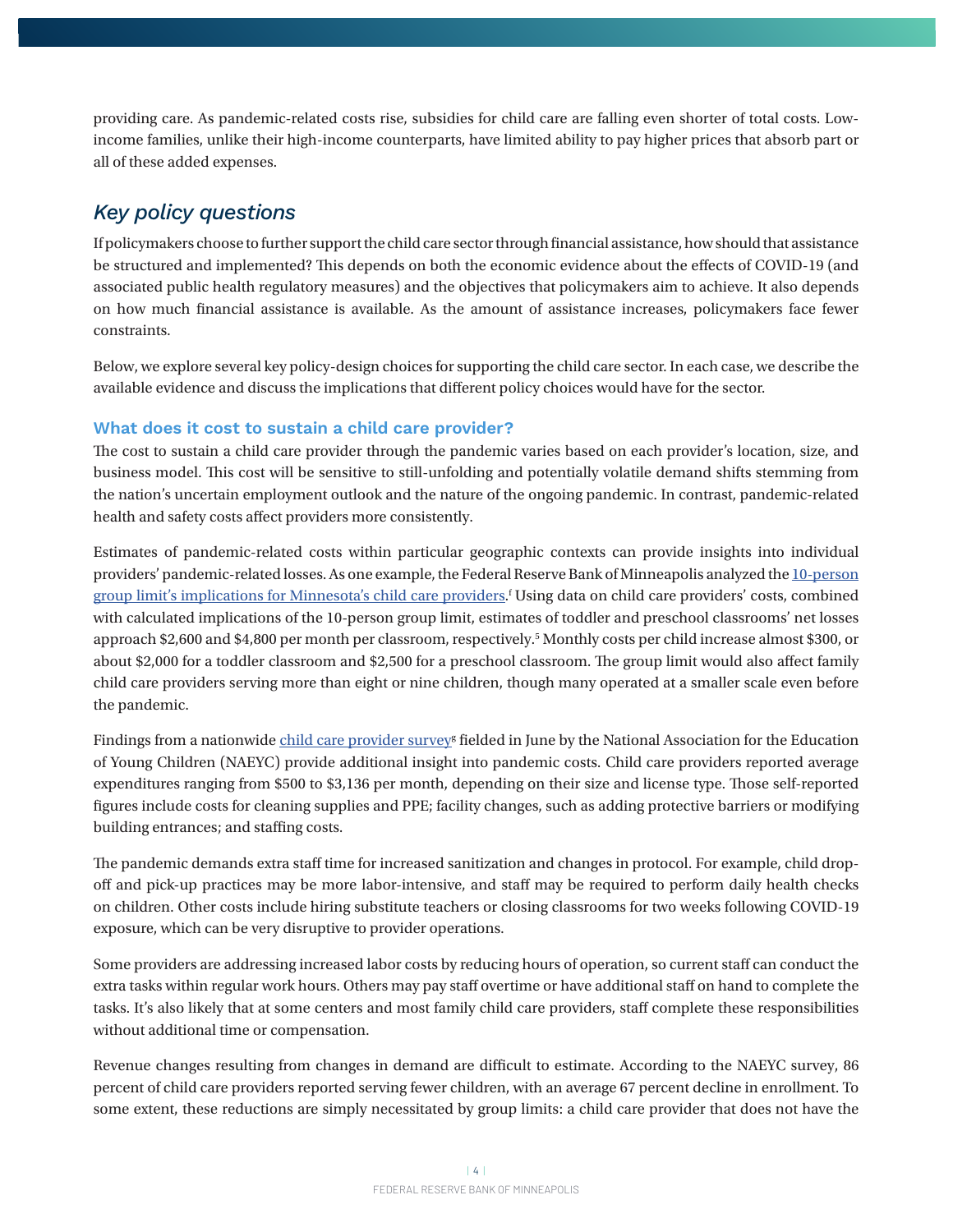capacity to add more classrooms will need to serve fewer children. But households' demand for child care may also decline below the new, lower, maximum capacity, leading to further revenue reductions.

Part of the sharp decrease in child care demand is linked to pandemic conditions and will abate if and when those conditions improve. But another part of the decline may last as long as the unemployment rate remains elevated. The unemployment rate increased from 3.5 percent in February to 14.7 percent in April before decreasing to 10.2 percent in July. The Federal Reserve's June 2020 *Summary of Economic Projections* envisions the unemployment rate continuing to fall in 2021 and 2022 but remaining higher than pre-pandemic levels.6 Moreover, the relationship between child care demand and overall labor market conditions differs across the country. This variation will likely increase as school districts implement different reopening plans.

#### **POLICY CONSIDERATIONS**

While data limitations make precise estimates of provider costs difficult, the following themes are emerging:

**Estimating COVID-19-related costs to child care providers at the state or local level can help policymakers assess the provider-level need for relief funds.** Oftentimes, local organizations like child care resource and referral agencies or community development financial institutions have insights into provider costs. State child care licensing departments can also be informative about provider capacity and the number of classrooms per provider.

**Subsidies should scale with the number of classrooms in a given child-age category.** Generally, the hardest-hit providers will be (a) centers with toddler and preschool classrooms, and (b) family child care providers that are licensed for more than eight or nine children.

#### **Should financial assistance target providers' fixed or payroll costs?**

Businesses incur both fixed and variable costs. Child care providers' fixed costs include rent, utility bills, building and grounds maintenance—all the expenses that are incurred in roughly the same amount regardless of the number of children served. By contrast, variable costs rise and fall in proportion to the scale at which the provider operates: a provider will generally respond to a reduction in demand by reducing its payroll, thereby offsetting some of the revenue loss.

COVID-19-related relief efforts like the Paycheck Protection Program subsidize payroll expenses with the aim of supporting existing employment relationships between businesses and workers. Part of the rationale for doing so is to speed up the economic recovery by enabling employers to quickly recall employees as states reopen. However, this approach will likely be less effective in the child care sector, because the unique limits imposed by public health measures have led many providers to reduce staffing levels. To accommodate the 10-person group limit, many child care centers serve only about half the children they served prior to the pandemic. According to the NAEYC survey, 55 percent of program director respondents reported staff reductions. Meanwhile, [findings from a phone survey of](https://www.thinksmall.org/wp-content/uploads/2020/06/ProviderSurvey.Covid19.2020-1.pdf)  [child care providers in the Minneapolis-St. Paul area](https://www.thinksmall.org/wp-content/uploads/2020/06/ProviderSurvey.Covid19.2020-1.pdf)<sup>h</sup> showed that 58 percent of open child care centers reported staff reductions.

Our analysis shows these variable cost reductions don't fully offset the impact of increased pandemic-related expenditures and reduced revenues; fixed costs are large and must be paid in order for providers to remain open. Building renovations or relocations to adapt to the limitations of a 10-person group limit are also likely infeasible for many providers.

If providers that can't cover their costs end up shutting down permanently, they may not be easily replaced by new market entrants. Child care businesses—and especially child care centers—can face steep costs to enter or re-enter the market. For example, providers must often make significant capital investments in a commercial or residential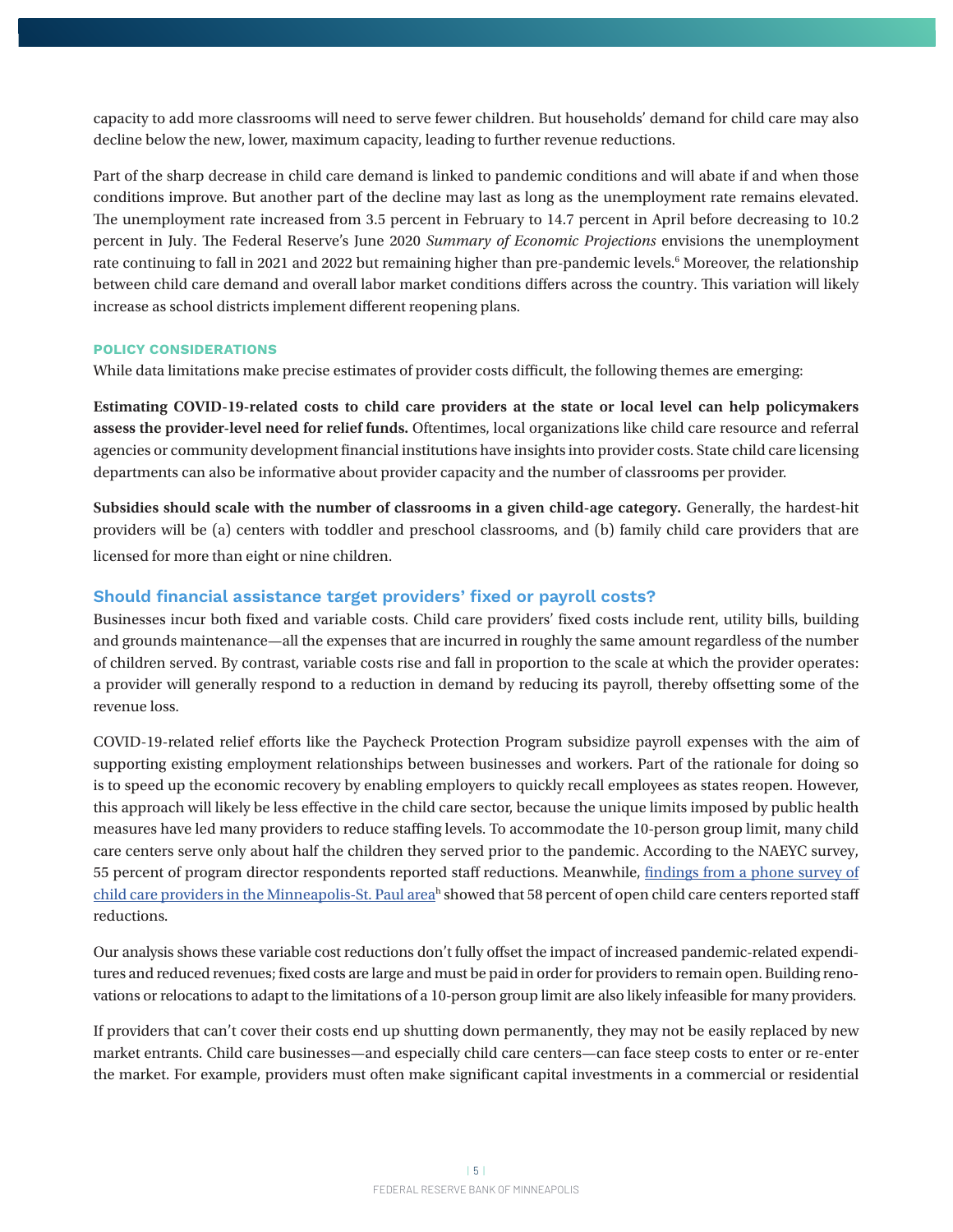property to convert it to an appropriate space. Child care providers often struggle to find credit for such investments during normal times; during the pandemic, credit may be even more difficult to access due to uncertainty about market conditions.

#### **POLICY CONSIDERATIONS**

Child care providers' fixed costs have become larger relative to their revenues as a result of the pandemic and associated public health measures.

**If limited funds are available to subsidize the child care sector, sustaining providers' operations should take priority over sustaining employment relationships.** Because public health measures prohibit many child care providers from maintaining pre-pandemic staffing levels and the market for new businesses can be difficult to enter, preserving existing child care operators is more likely to sustain a long-run supply of child care options for families with young children.

#### **How can policymakers prioritize funds?**

A number of states have used general revenue or federal relief funding to award grants to child care providers during the pandemic. These grants often focus on serving children of essential workers, or enabling child care providers to reopen after temporary closures.

State policymakers face two fundamental choices regarding deployment of their resources. First, should they allocate relatively small amounts to many providers, or larger amounts to fewer providers? Second, which providers should receive priority when resources preclude universal availability?

The ideal public policy strikes a balance that preserves the viability of the child care sector and maintains access to child care for the most vulnerable groups. Spreading financial assistance too thin among a large number of providers may not award enough resources to sustain providers that are on the verge of closure. Ideally, assistance would allow enough child care providers to remain in business to meet current and future child care demand, thus facilitating the economic recovery.

#### **POLICY CONSIDERATIONS**

In distributing funds, policymakers should consider the following actions to maximize impact.

- **Supporting child care businesses that have capacity to provide service under COVID-19 conditions.** Markets can provide some guidance as to which providers are currently open and have demonstrated capacity to operate during the pandemic.
- **Prioritizing providers that serve children from low- to moderate-income families.** As noted above, returns are high for investments in high-quality care for children from families with low incomes. Absent public intervention, these families may be more likely to experience a local decrease in child care supply. In response, assistance can be targeted to providers already serving children whose families receive subsidies or other means-tested public supports.7 Policymakers could also consider increasing state subsidy payment rates, since—as discussed earlier—payments are often lower than providers' actual costs.
- **Ensuring that child care is available across geographies and communities.** Prior to the pandemic, there were concerns about *child care deserts*—that is, areas where child care was not available. In [one analysis](https://www.americanprogress.org/issues/early-childhood/reports/2020/06/22/486433/coronavirus-will-make-child-care-deserts-worse-exacerbate-inequality/), low-income and Hispanic or Black communities often faced child care shortages before the pandemic. The pandemic may worsen disparities in child care access, as unemployment tends to be higher and family savings lower in these communities.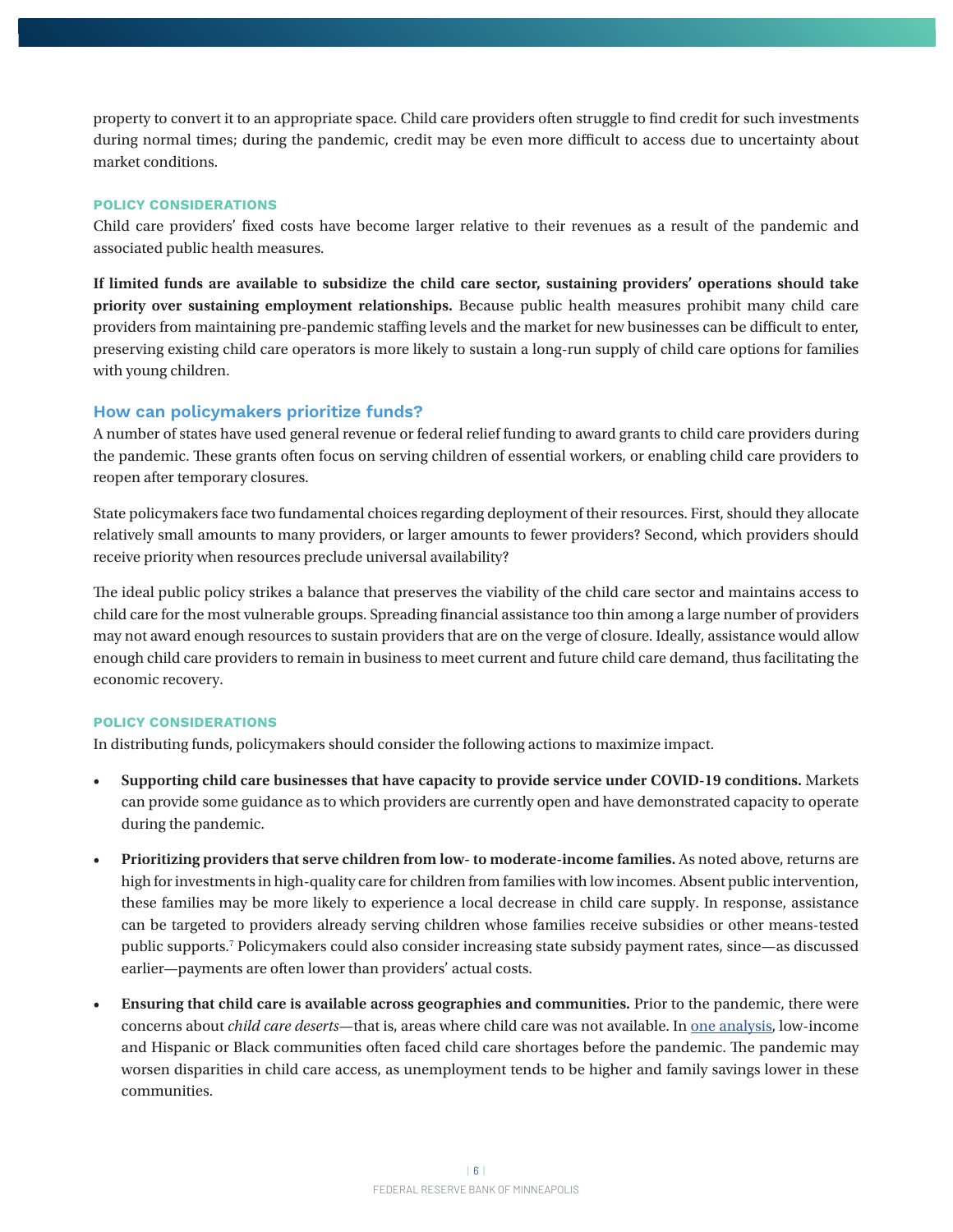- **Prioritizing providers that have demonstrated a commitment to quality, such as providers that participate in a state Quality Rating and Improvement System or hold national accreditation.** Research demonstrates a high return on public investments in high-quality programs, particularly those that reach households with lowincome children.
- **• Articulating funding criteria simply and transparently**. Clearly defined and transparent criteria will make it easier for providers to apply for, and for government agencies or designees to administer, financial assistance.

#### **How should relief respond to changing conditions?**

All of these sources of uncertainty—including macroeconomic uncertainty about how quickly the economy will recover once the public health crisis subsides—require assumptions that should be revisited as new data are available. For example, many labor market analysts were [surprised](https://www.nytimes.com/2020/06/05/business/jobs-report-stock-market-coronavirus.html) by the partial recovery in the unemployment rate that occurred in May and June 2020. Forecasts of future developments are just as uncertain, depending on the spread of COVID-19, fiscal policy choices, and the responses of consumers and employers to these factors.

#### **POLICY CONSIDERATIONS**

As economic conditions change, policy can be designed to do to the same.

**Child care funding should respond to the overall economic health of the nation.** Because the largest public allocations for child care in the U.S. are subject to annual appropriations and are not entitlements, they do not automatically respond to periods of economic expansion or recession. The federal government already uses such automatic mechanisms in some of its other policies. For example, extended benefits provided through the unemployment insurance system are triggered by increases in state unemployment rates, such that greater support for job seekers is provided when labor market conditions deteriorate. Similarly, the overall funds available for support of child care providers could fluctuate along with unemployment, Supplemental Nutrition Assistance Program enrollment, or other conditions indicative of need. As the pandemic and the recession diminish, subsidies could safely wind down without threatening provider stability.

#### **CONTACT THE AUTHORS**

Rob Grunewald: **rob.grunewald@mpls.frb.org** Ben Horowitz: **benjamin.horowitz@mpls.frb.org** Ryan Nunn: **ryan.nunn@mpls.frb.org**

#### **MORE INFORMATION**

For additional early childhood development resources from the Minneapolis Fed, visit **minneapolisfed.org/topic/early-childhood-development**

#### **FOLLOW US ON TWITTER**

**@MplsFedComDev**